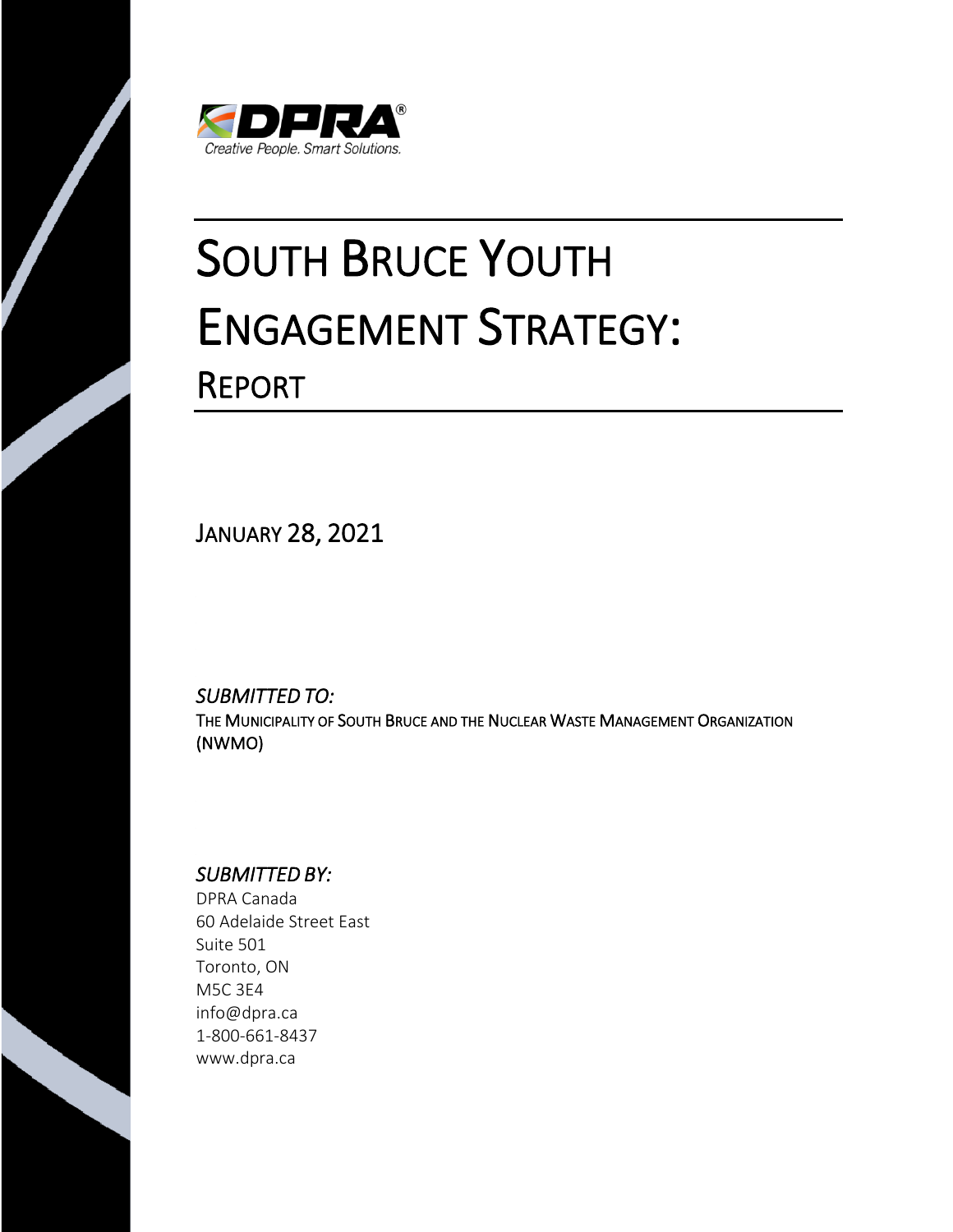|                     | <b>NAME</b>            | <b>TITLE</b>     | <b>SIGNATURE</b>  |
|---------------------|------------------------|------------------|-------------------|
| <b>PREPARED BY:</b> | <b>MEGAN KETCHABAW</b> | <b>ASSOCIATE</b> | 14 Statchetan     |
| <b>REVIEWED BY:</b> | <b>ANOUSHKA MARTIL</b> | <b>PRINCIPAL</b> |                   |
| <b>APPROVED BY:</b> | <b>VICKI MCCULLOCH</b> | <b>PRINCIPAL</b> | VICKY In Chilloch |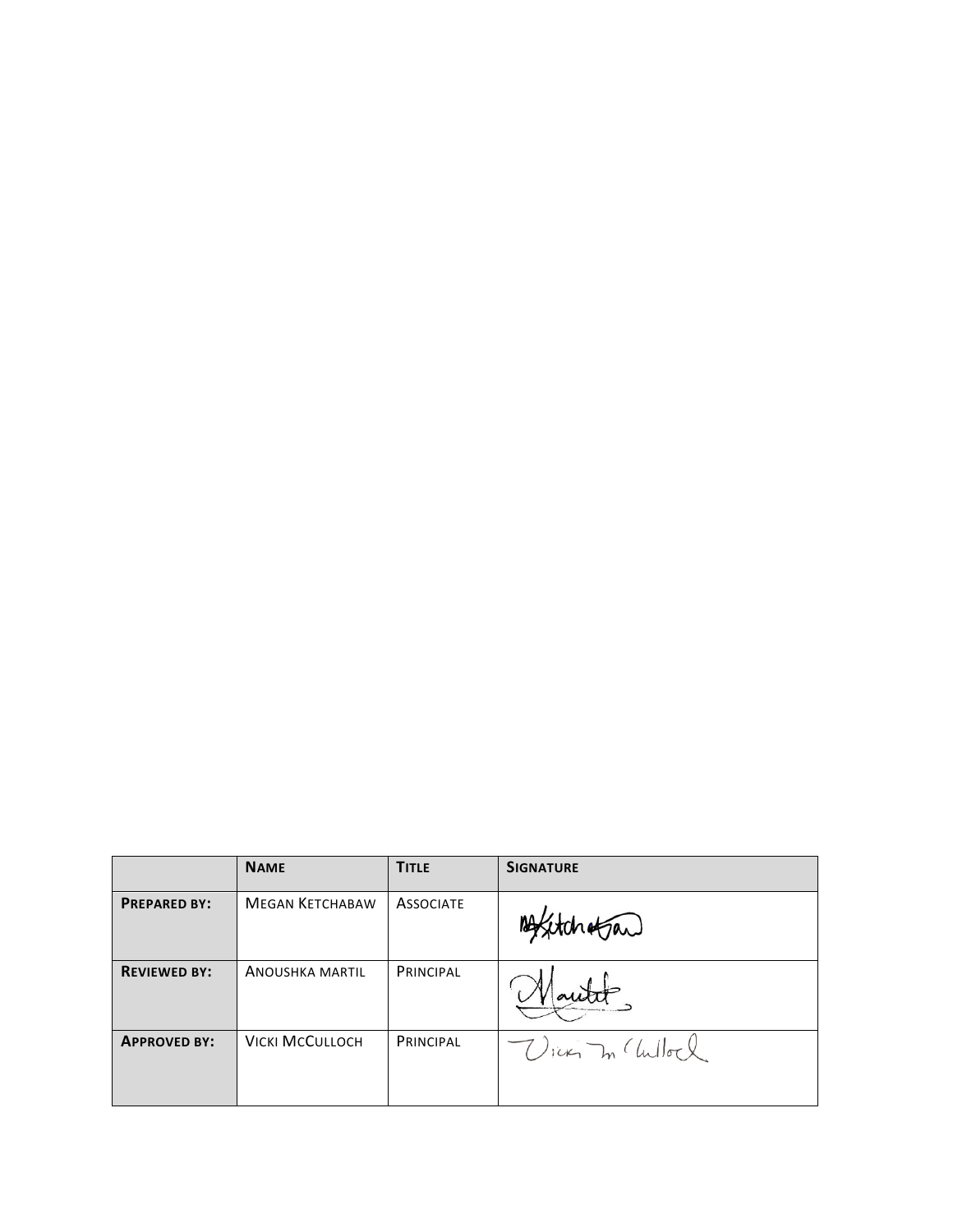# TABLE OF CONTENTS

| 1                       |     |  |  |  |  |
|-------------------------|-----|--|--|--|--|
|                         | 1.1 |  |  |  |  |
|                         | 1.2 |  |  |  |  |
|                         | 1.3 |  |  |  |  |
| $\overline{2}$          |     |  |  |  |  |
|                         | 2.1 |  |  |  |  |
|                         | 2.2 |  |  |  |  |
|                         | 2.3 |  |  |  |  |
|                         | 2.4 |  |  |  |  |
| $\overline{\mathbf{3}}$ |     |  |  |  |  |
|                         | 3.1 |  |  |  |  |
|                         | 3.2 |  |  |  |  |
|                         | 3.3 |  |  |  |  |
| $\boldsymbol{4}$        |     |  |  |  |  |
|                         | 4.1 |  |  |  |  |
|                         | 4.2 |  |  |  |  |
|                         | 4.3 |  |  |  |  |
|                         | 4.4 |  |  |  |  |
|                         | 4.5 |  |  |  |  |
| 5                       |     |  |  |  |  |
|                         | 5.1 |  |  |  |  |
| 6                       |     |  |  |  |  |
| 7                       |     |  |  |  |  |
| 8                       |     |  |  |  |  |

# **TABLE OF TABLES**

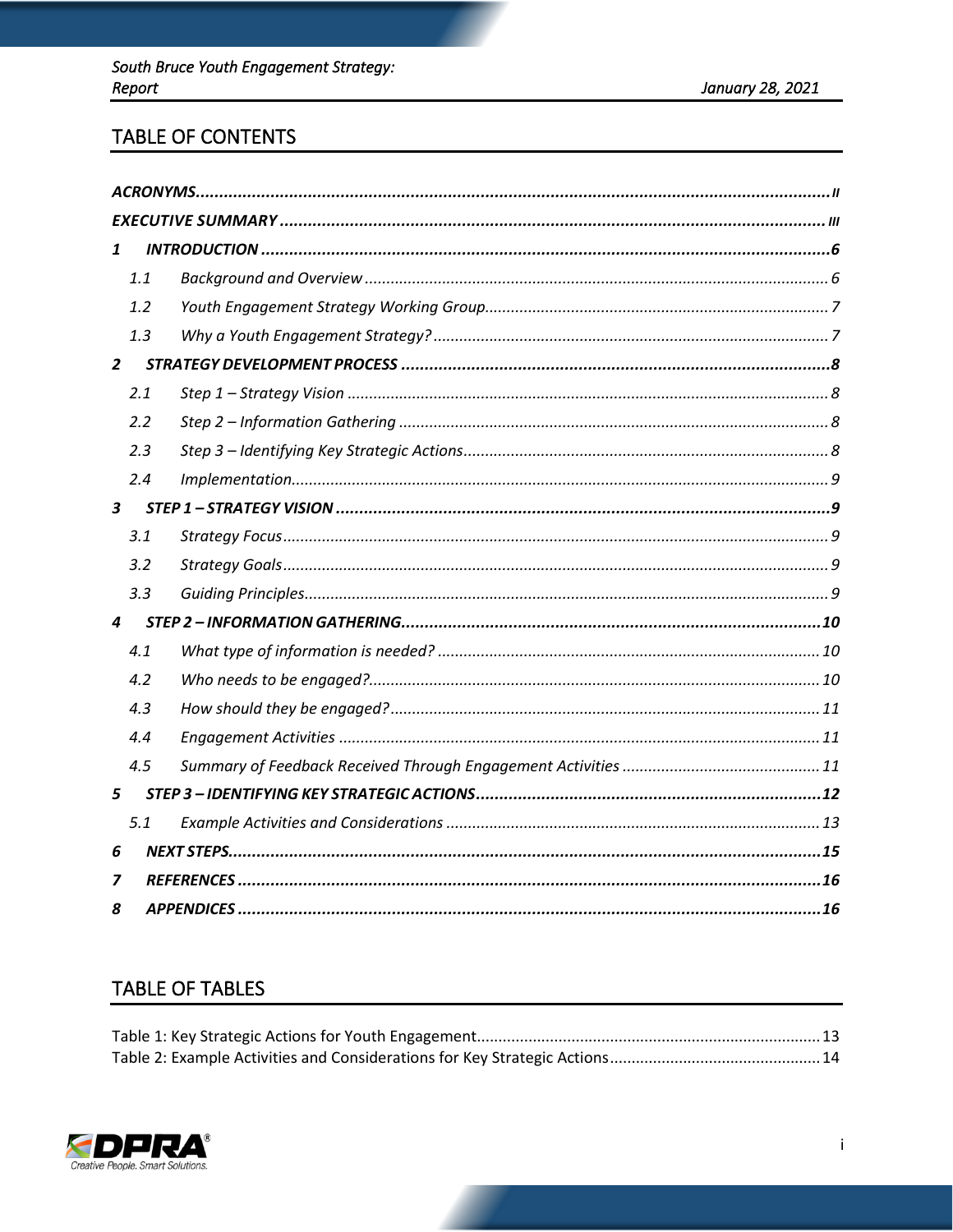# TABLE OF FIGURES

| Figure 2: Google Jamboard Consensus-Building Activity to Identify Key Strategic Actions  12 |  |
|---------------------------------------------------------------------------------------------|--|

# ACRONYMS

| APM          | <b>Adaptive Phased Management</b>                            |
|--------------|--------------------------------------------------------------|
| <b>CLC</b>   | Community Liaison Committee                                  |
| <b>DPRA</b>  | DPRA Canada                                                  |
| Municipality | Municipality of South Bruce                                  |
| <b>NWMO</b>  | Nuclear Waste Management Organization                        |
| <b>OYAP</b>  | Ontario Youth Apprenticeship Program                         |
| Strategy     | Youth Engagement Strategy                                    |
|              | <b>Working Group</b> Youth Engagement Strategy Working Group |

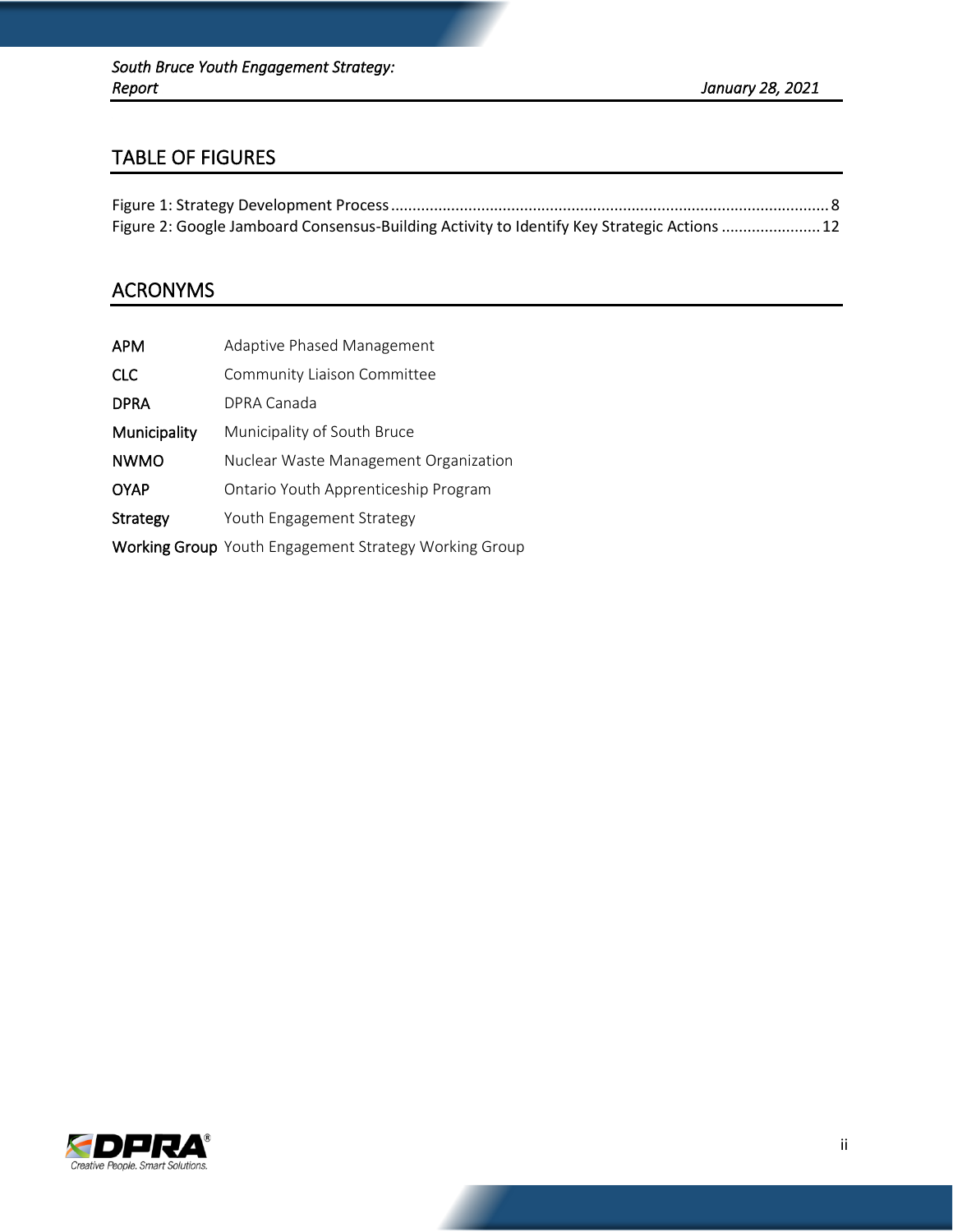# EXECUTIVE SUMMARY

The Nuclear Waste Management Organization (NWMO) and the Municipality of South Bruce (Municipality) have identified youth engagement as a priority and are working in collaboration to develop a Youth Engagement Strategy (Strategy) for the South Bruce community related to the Adaptive Phased Management (APM) project. This Report documents the Strategy development process, engagement activities and feedback that was collected as part of Strategy development, and identifies key strategic actions for future youth engagement.

Community workshops and discussions documented in *Guiding principles for exploring partnership – Community conversations update* (NWMO, 2018), provided the basis for how the Municipality of South Bruce and the NWMO will work together on the APM project. Seven principles emerged from the community discussions, including the following two principles that identify youth specifically:

#### "#5 Inclusive and collaborative – We will work together collaboratively.

All negatives and positives will be heard. There are no exclusions. We seek opportunities to engage our youth."

#### "#6 Community betterment – There must be a broad benefit across the community now and in the future.

Project benefits must extend across the community. The project should be a platform for the future, including providing opportunities for youth. It should inspire innovation and managed growth in the community – physically, financially and socially. It should recognize, support and enhance the unique character and attributes of community, and ensure they are not compromised."

The importance of youth engagement is also highlighted in the Municipality's Strategic Plan (MDB Insight Inc., 2014).

The Strategy recognizes youth as the leaders of the future and acknowledges how critical it is that their voices are reflected in plans, initiatives and decisions that will directly affect them. The Strategy also seeks to empower youth and support them in the community. The APM, being a long-term project, offers a unique opportunity for youth to be part of shaping their community's future; therefore, engaging youth in project planning is essential. It should be noted that while the Strategy aims to inform youth engagement as part of the APM project, it also serves to inform the Municipality on engaging youth in the broader community, beyond the project.

A Youth Engagement Strategy Working Group (Working Group) was formed on November 20, 2020 to undertake Strategy development. Ensuring a 'for youth by youth' approach throughout Strategy planning and implementation was a priority for the Working Group. To guide the development of the Strategy, the Working Group established a vision statement:

*"To see youth fully engaged, informed, and thriving in their community of South Bruce*."

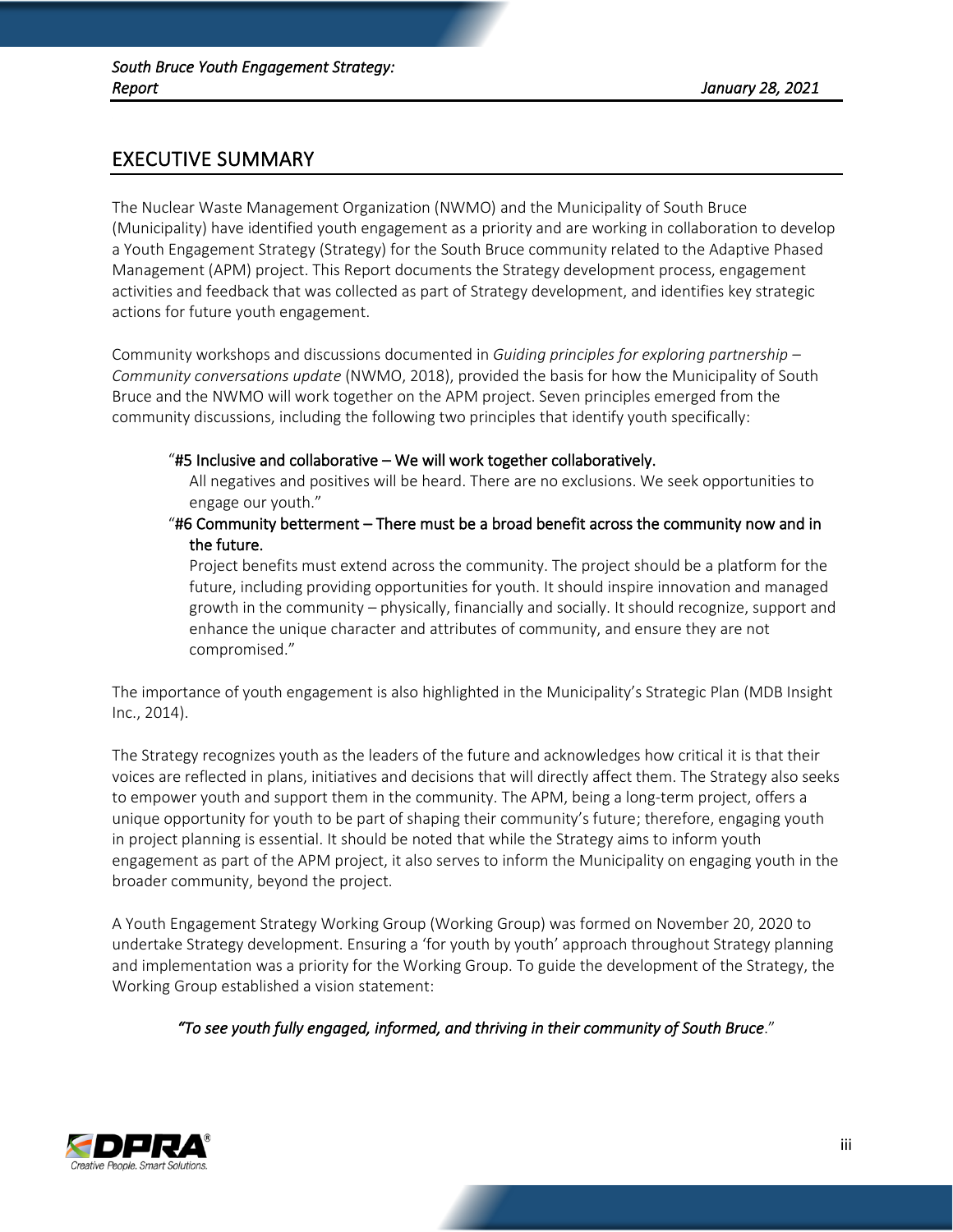#### *South Bruce Youth Engagement Strategy: Report January 28, 2021*

The vision encompasses three focus areas: 1) fully engaged youth, 2) informed youth, and 3) youth who are thriving in their community. With this ultimate vision in mind, the Working Group proceeded to identify Strategy goals and guiding principles as presented below.

#### **Strategy Goals:**

- a) Foster youth well-being as it relates to youth interactions with the project and community at large, including livelihood, health, training and skills, among other considerations.
- b) Understand youth 'priorities' and address and/or support these priorities.
- c) Create awareness and understanding of the NWMO/the APM project so youth can make informed decisions about the APM project.
- d) Engage youth in a manner that is accessible, and age/life-stage appropriate, by understanding how and when they want to be involved.
- e) Retain youth by understanding how best to engage them over time so they will remain in the community.
- f) Employ a youth engagement process that is sustainable and accessible to the Municipality even if the APM project does not move ahead.

## **Guiding Principles:**

- a) Employ a 'for youth, by youth' approach by developing mechanisms for youth to be directly involved in Strategy development and implementation.
- b) Employ a mix of engagement methods and customized engagement (and discussion questions) based on age group, life-stage, and interests.
- c) Make it fun! Engagement needs be enjoyable for those who choose to participate. This includes asking youth what they consider to be fun as part of Strategy development as well as ensuring this is considered as part of Strategy implementation.
- d) All engagement will seek to create a space that fosters open, respectful, and inclusive dialogue.
- e) Create an environment where youth recognize the value they bring to the process and are motivated and want to engage.
- f) The NWMO and the Municipality of South Bruce will undertake a collaborative approach to planning and implementation of the Strategy.

With the establishment of the Strategy vision, goals and guiding principles, the Working Group subsequently initiated the Strategy development process by engaging community youth, and other individuals/groups who work directly with youth, to understand youth needs, aspirations, and challenges, and most importantly, how, and when youth want to be involved in the APM project and their community, in the future.

The Working Group hosted three virtual youth workshops (high school to post-secondary) and three interviews with local elementary school principals between December 15-17, 2020, to gain insights for Strategy development. The Working Group also sought feedback from other sources, and previous relevant work done with youth in the community as part of the Strategy development process. Valuable and insightful feedback was collected from engagement activities which were reviewed by the Working Group and directly contributed to the development of the Strategy.

Based on feedback received, the Working Group identified the following five key strategic actions that seek to address Strategy goals and realize the ultimate vision of the Strategy:

- 1. Develop a social media approach for youth engagement
- 2. Continue to build on project outreach through interested schools

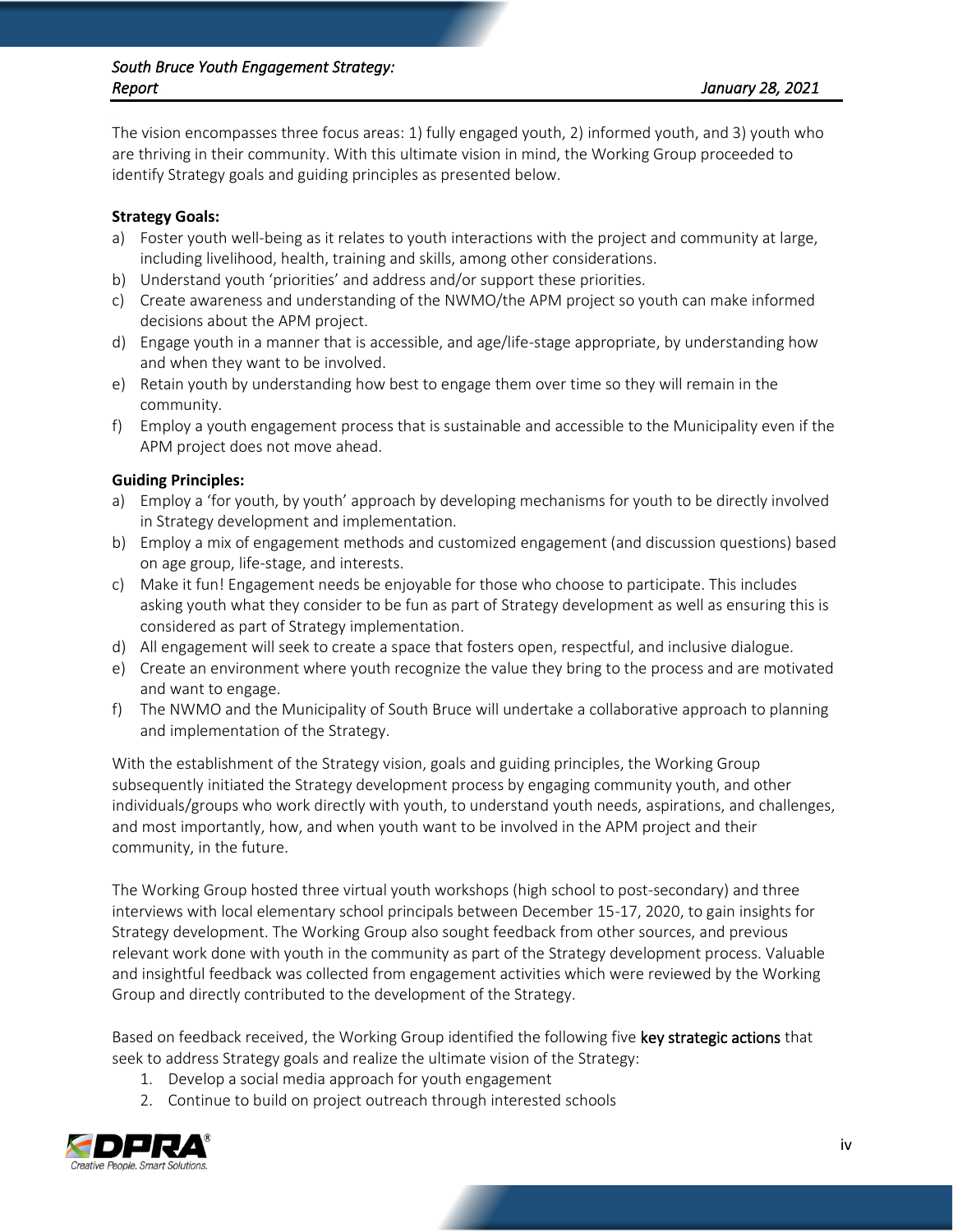- 3. Provide APM project information that is factual, clear, and easy to understand
- 4. Host and support family and community initiatives
- 5. Connect with youth and provide the support and information they need to create the future they want for themselves

Based on feedback received from community engagement, example activities have been proposed in response to the five key strategic directions that were identified. These activities can be utilized by the Municipality and the NWMO to implement youth engagement initiatives; some initiatives may be undertaken collaboratively while others may be undertaken independently by each organization. Subsequent youth engagement planning will need to include the preparation of plans for specific initiatives. Youth engagement planning should also identify how youth voices will inform and be reflected in ongoing planning and implementation.

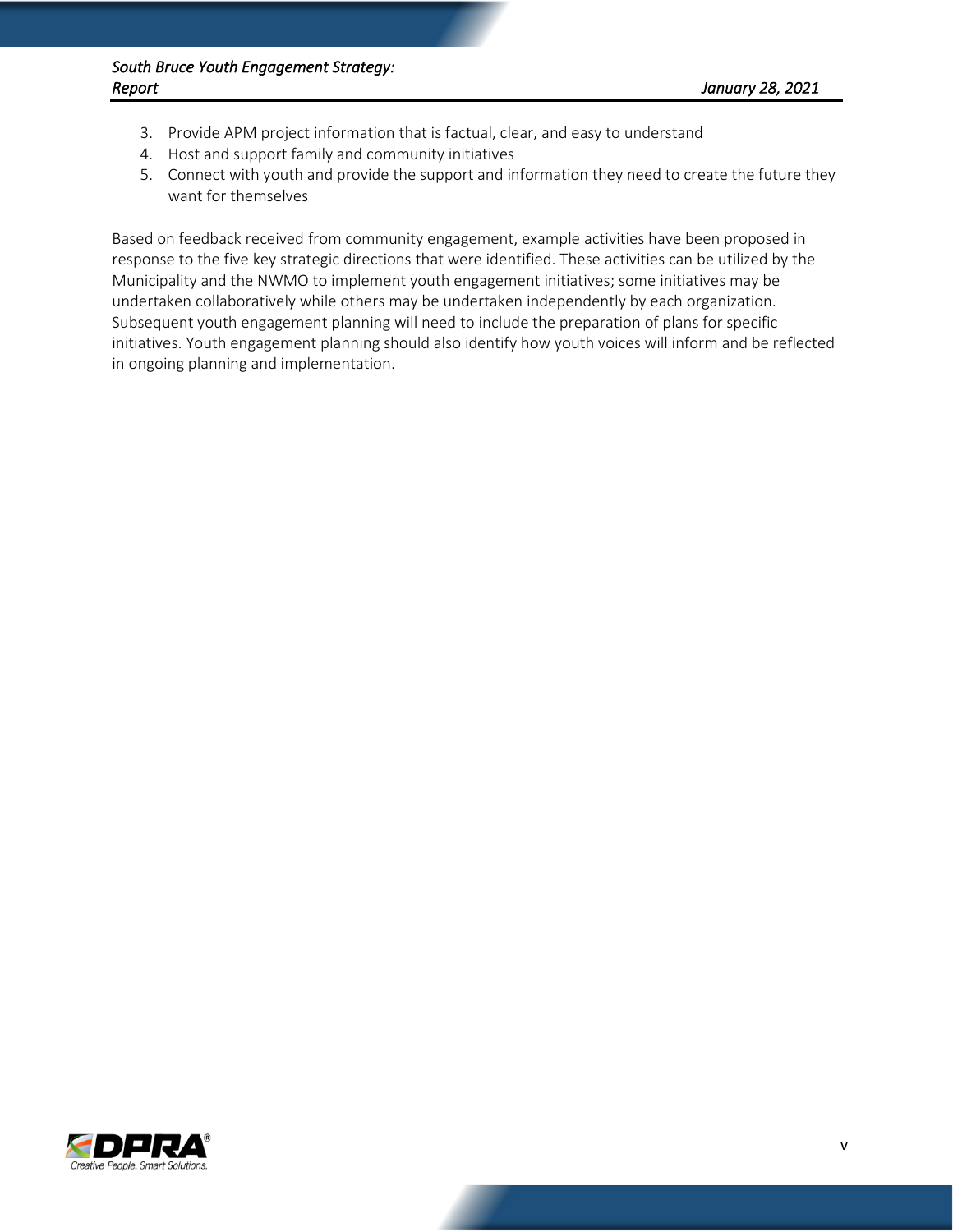# 1 INTRODUCTION

## *1.1 BACKGROUND AND OVERVIEW*

The Nuclear Waste Management Organization (NWMO) in collaboration with the Municipality of South Bruce (Municipality) requested DPRA Canada's (DPRA) services to support the development of a Youth Engagement Strategy (Strategy) for the South Bruce community related to the Adaptive Phased Management (APM) project.

Community workshops and discussions documented in *Guiding principles for exploring partnership – Community conversations update* (NWMO, 2018), provided the basis for how the Municipality of South Bruce and the NWMO will work together on the APM project. Seven principles emerged from the community discussions, including the following two principles that identify youth specifically:

#### "#5 Inclusive and collaborative – We will work together collaboratively.

All negatives and positives will be heard. There are no exclusions. We seek opportunities to engage our youth."

#### "#6 Community betterment – There must be a broad benefit across the community now and in the future.

 Project benefits must extend across the community. The project should be a platform for the future, including providing opportunities for youth. It should inspire innovation and managed growth in the community – physically, financially and socially. It should recognize, support and enhance the unique character and attributes of community, and ensure they are not compromised."

The importance of youth engagement is also highlighted in the Municipality's Strategic Plan (MDB Insight Inc., 2014).

The Strategy recognizes youth as the leaders of the future and acknowledges how critical it is that their voices are reflected in plans, initiatives and decisions that will directly affect them. The Strategy also seeks to empower youth and support them in the community. The APM, being a long-term project, offers a unique opportunity for youth to be part of shaping their community's future; therefore, engaging youth in project planning is essential. It should be noted that while the Strategy aims to inform youth engagement as part of the APM project, it also serves to inform the Municipality on engaging youth in the broader community, beyond the project. For the purpose of the Strategy, the term 'youth' refers to those under the age of 30.

This Report has been prepared by DPRA to document the details of the Strategy development process and the engagement activities that were conducted to inform the development of the Strategy. The Report also identifies key strategic actions for youth engagement over the next three years (coinciding with the APM project siting process). The Strategy will be reviewed by the Municipality every five years.

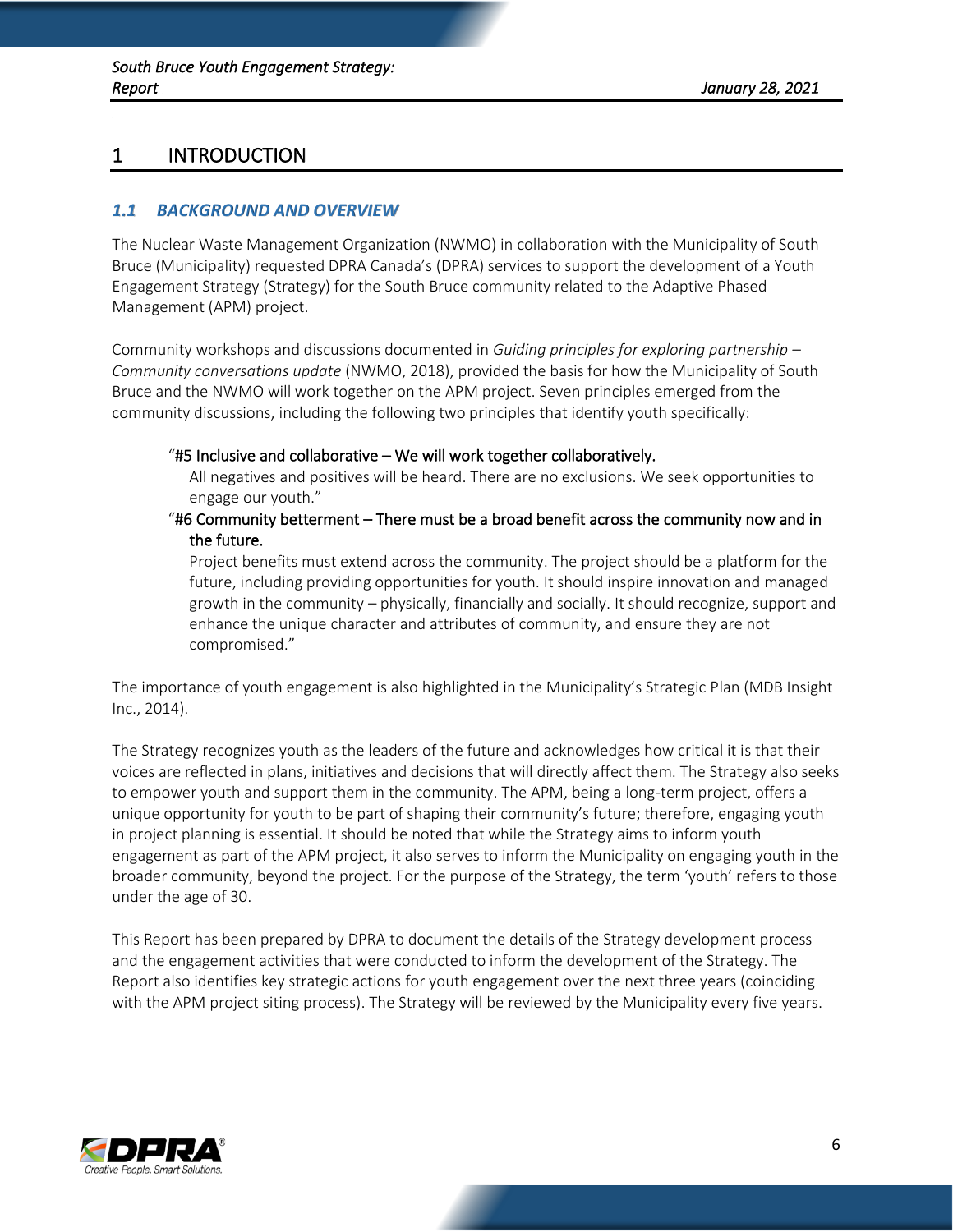# *1.2 YOUTH ENGAGEMENT STRATEGY WORKING GROUP*

The development of the Strategy was spearheaded by the Youth Engagement Strategy Working Group (Working Group), made up of representatives of the Municipality, NWMO and DPRA (see Appendix A for a list of Working Group members). The Working Group's core responsibilities were to:

- Provide overall direction to the development of the Strategy
- Support and host engagement (as part of Strategy development)
- Review Strategy-related materials; and identify key strategic directions for youth engagement

The first Working Group meeting was held on November 20, 2020 to discuss assumptions, the scope of the undertaking and timing of the development of the Strategy. A total of six meetings were held with the Working Group between November 20 and December 18, 2020. A summary of topics discussed at these meetings is provided in Appendix A.

Several key considerations and assumptions were identified by the Working Group to guide the Strategy development process. These included the following:

- 1. Involve youth and reflect youth voices and input (i.e., embracing a 'by youth for youth' concept).
- 2. Focus on the area within the spatial boundaries of the Municipality of South Bruce as a priority, with an understanding that the Strategy may influence, and may be influenced by, the broader region.
- 3. Focus on a three-year period (coinciding with the APM project siting process), but ensure the process is sustainable through review by the Municipality every five years.
- 4. Build on work previously done in the community through both the Municipality and NWMOled initiatives.
- 5. Draw on input from existing youth-oriented groups that could provide valuable contributions to the discussion.
- 6. All engagement during the development of the Strategy will be virtual (i.e., no in-person meetings or events) due to restrictions and safety concerns associated with the COVID-19 pandemic.

# *1.3 WHY A YOUTH ENGAGEMENT STRATEGY?*

Youth engagement has been identified as a priority by both the Municipality and the NWMO. Recognizing this priority, the Strategy is needed because:

- 1. 'Youth are the leaders of the future' it is critical that their voices are reflected in plans and initiatives that affect their future. Youth voices need to be reflected in planning for both the APM project and community development at large.
- 2. APM is a multi-generational project which provides a unique opportunity for youth to be part of shaping their community's future. It is critical that youth have access to information in order to make informed contributions to project planning.
- 3. To empower youth and support their role in the community and their ability to initiate change and be actively involved in the decision-making process.
- 4. Understanding what youth need, their aspirations and desires, is important to the

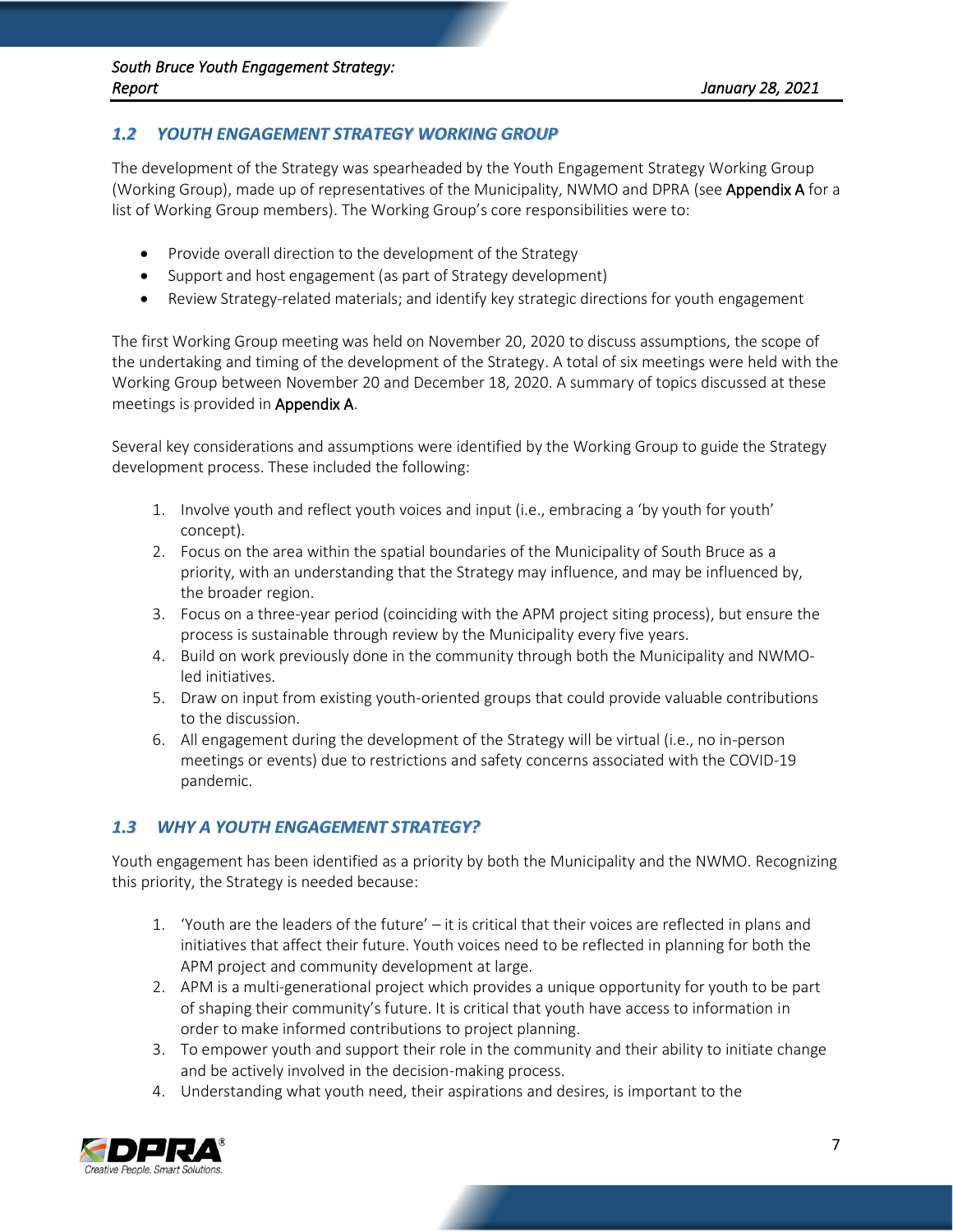Municipality's and the NWMO's planning process (e.g., reflecting youth interests/input into official plans).

The Strategy is centered on listening to youth and providing them with the opportunity, and means to get the information they need, and the ability to help shape the future they want for themselves in the community of South Bruce.

# 2 STRATEGY DEVELOPMENT PROCESS

The Strategy development process involved three key steps (Figure 1). Each step is described in Sections 3 through 5 of this Report. The Municipality of South Bruce and NWMO will use this Strategy to inform collaboration on shared youth engagement work as well as initiatives undertaken independently.

## *Figure 1: Strategy Development Process*

<span id="page-9-0"></span>

# *2.1 STEP 1 – STRATEGY VISION*

The initial step in the Strategy development process included identifying the Municipality's and the NWMO's collaborative 'vision' for youth engagement, to ensure all plans and activities undertaken as part of Strategy development and implementation are focused on achieving the vision. This step also included identifying supporting Strategy goals and guiding principles, which established a clear understanding of what the Strategy needs to achieve and the way these goals are to be achieved.

# *2.2 STEP 2 – INFORMATION GATHERING*

A priority of the Strategy development process was to ensure it reflected a "for youth by youth" approach during planning and implementation. With this priority in mind, the next step in the process included gathering feedback from community youth (and other individuals who work directly with youth) to understand youth priorities and aspirations; challenges and obstacles; and how and when youth want to be involved. Feedback was gathered through a variety of engagement activities that included virtual workshops, feedback forms and interviews.

# *2.3 STEP 3 – IDENTIFYING KEY STRATEGIC ACTIONS*

The third step in the Strategy development process included reviewing and reflecting on feedback gathered through engagement activities to determine key strategic actions for overcoming obstacles,

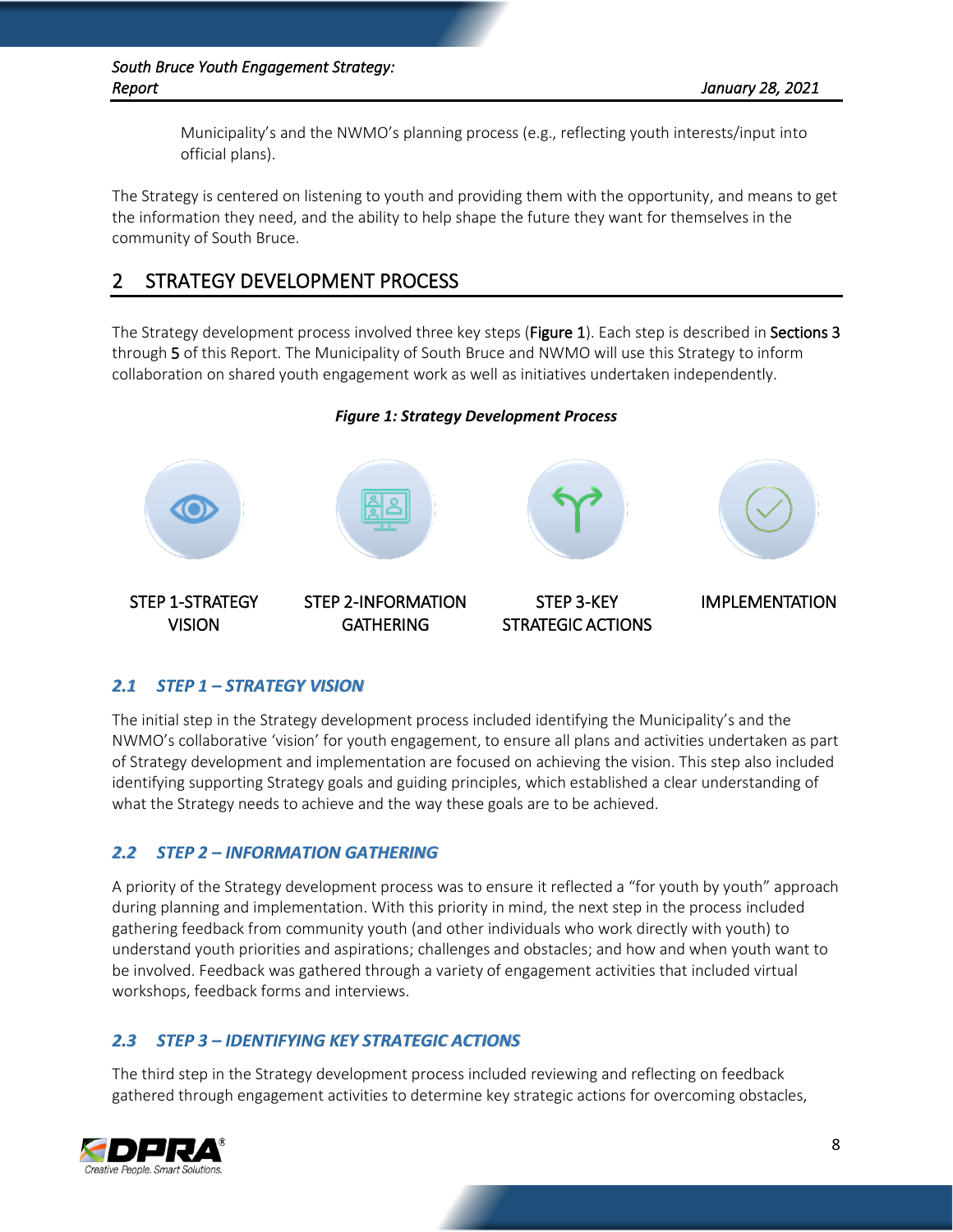#### *South Bruce Youth Engagement Strategy: Report January 28, 2021*

achieving Strategy goals, and realizing the Municipality's and the NWMO's vision, as it relates to youth engagement.

# *2.4 IMPLEMENTATION*

The Municipality and the NWMO will use this Strategy to inform youth engagement planning and implementation taking into consideration the key strategic actions identified in Step 3. Subsequent youth engagement planning will need to outline all details required for successful implementation, including but not limited to: identifying required resources (including level of effort, materials and budget), roles and responsibilities of the implementation team, engagement methods, tactics and timelines. Youth engagement planning should also identify how youth voices will inform ongoing planning and implementation.

# 3 STEP 1 – STRATEGY VISION

# *3.1 STRATEGY FOCUS*

The vision statement for the Strategy developed by the Working Group is:

## *"To see youth fully engaged, informed, and thriving in their community of South Bruce*."

The vision encompasses three focus areas: 1) fully engaged youth, 2) informed youth, and 3) youth who are thriving in their community. Focusing on the vision, the Working Group proceeded to identify Strategy goals and guiding principles as presented below. As part of the Strategy development process, these goals and guiding principles were also circulated to other key individuals in the Municipality and the NWMO (outside of the Working Group) for review and approval.

# *3.2 STRATEGY GOALS*

- a) Foster youth well-being as it relates to youth interactions with the project and community at large, including livelihood, health, training and skills, among other considerations.
- b) Understand youth 'priorities' and address and/or support these priorities.
- c) Create awareness and understanding of the NWMO/the APM project so youth can make informed decisions about the APM project.
- d) Engage youth in a manner that is accessible, and age/life-stage appropriate, by understanding how and when they want to be involved.
- e) Retain youth by understanding how best to engage them over time so they will remain in the community.
- f) Employ a youth engagement process that is sustainable and accessible to the Municipality even if the APM project does not move ahead.

# *3.3 GUIDING PRINCIPLES*

- a) Employ a 'for youth, by youth' approach by developing mechanisms for youth to be directly involved in Strategy development and implementation.
- b) Employ a mix of engagement methods and customized engagement (and discussion questions) based on age group, life-stage, and interests.

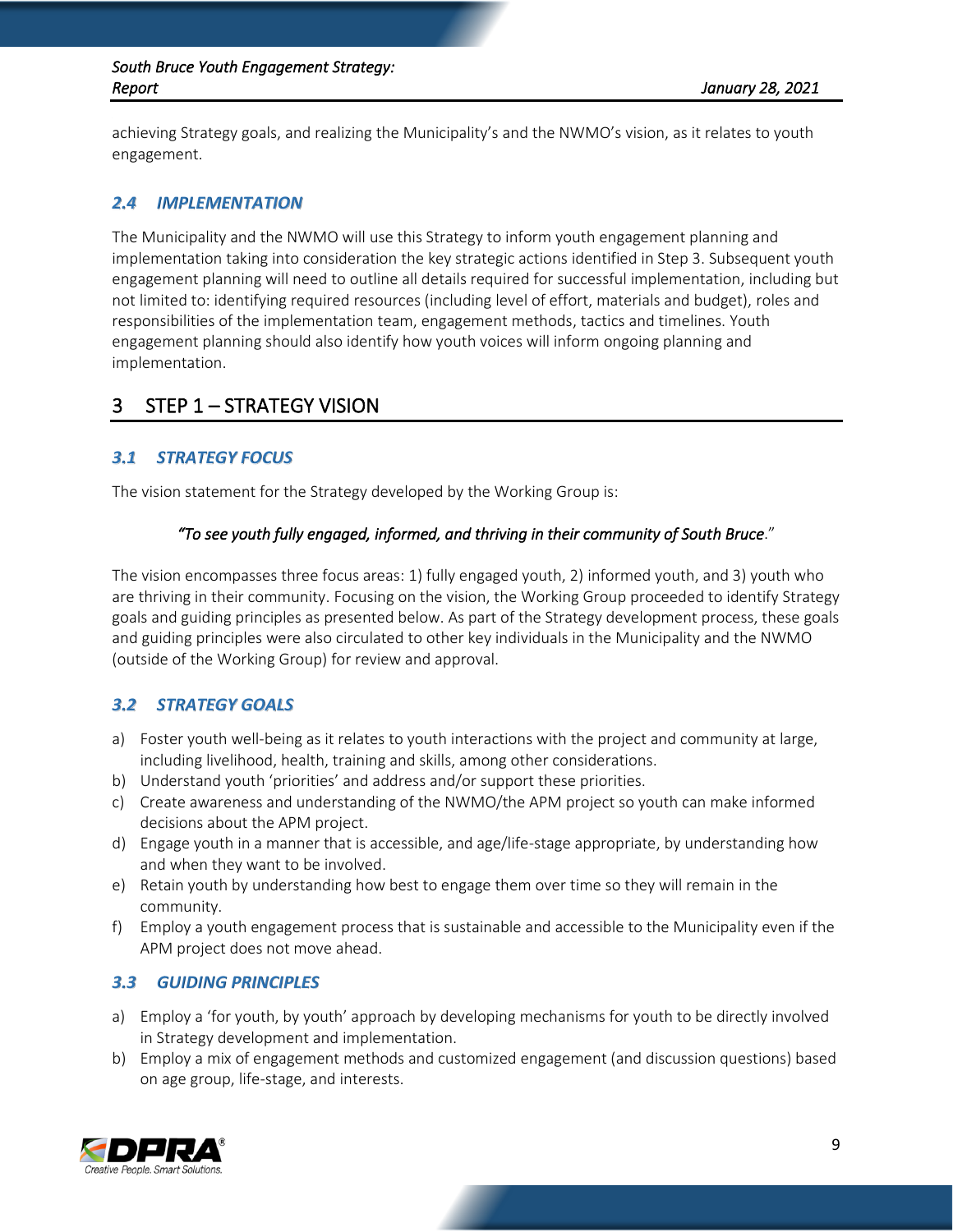- c) Make it fun! Engagement needs be enjoyable for those who choose to participate. This includes asking youth what they consider to be fun as part of Strategy development as well as ensuring this is considered as part of Strategy implementation.
- d) All engagement will seek to create a space that fosters open, respectful, and inclusive dialogue.
- e) Create an environment where youth recognize the value they bring to the process and are motivated and want to engage.
- f) The NWMO and the Municipality of South Bruce will undertake a collaborative approach to planning and implementation of the Strategy.

# 4 STEP 2 – INFORMATION GATHERING

Following the identification of Strategy goals and guiding principles, the Working Group began the process of planning activities to gather feedback by addressing the following fundamental questions:

- 1. What information or feedback is needed?
- 2. Who needs to be engaged?
- 3. How should they be engaged?

# *4.1 WHAT TYPE OF INFORMATION IS NEEDED?*

Addressing this first question was driven by the Working Group's understanding of the Strategy vision, goals and guiding principles identified in Step 1 (Section 3 above).

# *4.2 WHO NEEDS TO BE ENGAGED?*

The Working Group identified a list of existing youth-oriented groups that could be considered during engagement planning. The list included youth groups such as established sports teams, extra-curricular activity groups and previously engaged youth, with whom the Municipality and/or the NWMO had existing connections (e.g., February 2020 Youth Visioning Workshop participants and youth who expressed interest in an active role through the Community Liaison Committee (CLC). The list also included individuals and organizations connected to youth, such as local schools and the Ontario Youth Apprenticeship Program (OYAP).

Recognizing the need to ensure a 'for youth by youth' approach to Strategy development, it was important to engage youth directly to get their feedback on Strategy development. It was also important that youth across various age-groups/life stages were reflected in the engagement plans. Given the timeframe in which engagement activities on Strategy development needed to be completed (i.e., by December 18, 2020), the Working Group prioritized activities that could be mobilized quickly, conducted efficiently and within the allotted timeframe, recognizing that further engagement may need to be undertaken.

Three youth groups with existing connections to the Municipality were identified as 'priority groups' for engagement as part of the Strategy development process. Youth in these groups spanned the ages 14 to 29 years old. Feedback from local elementary school principals was identified as an alternate means of gaining input on behalf of elementary school aged youth.

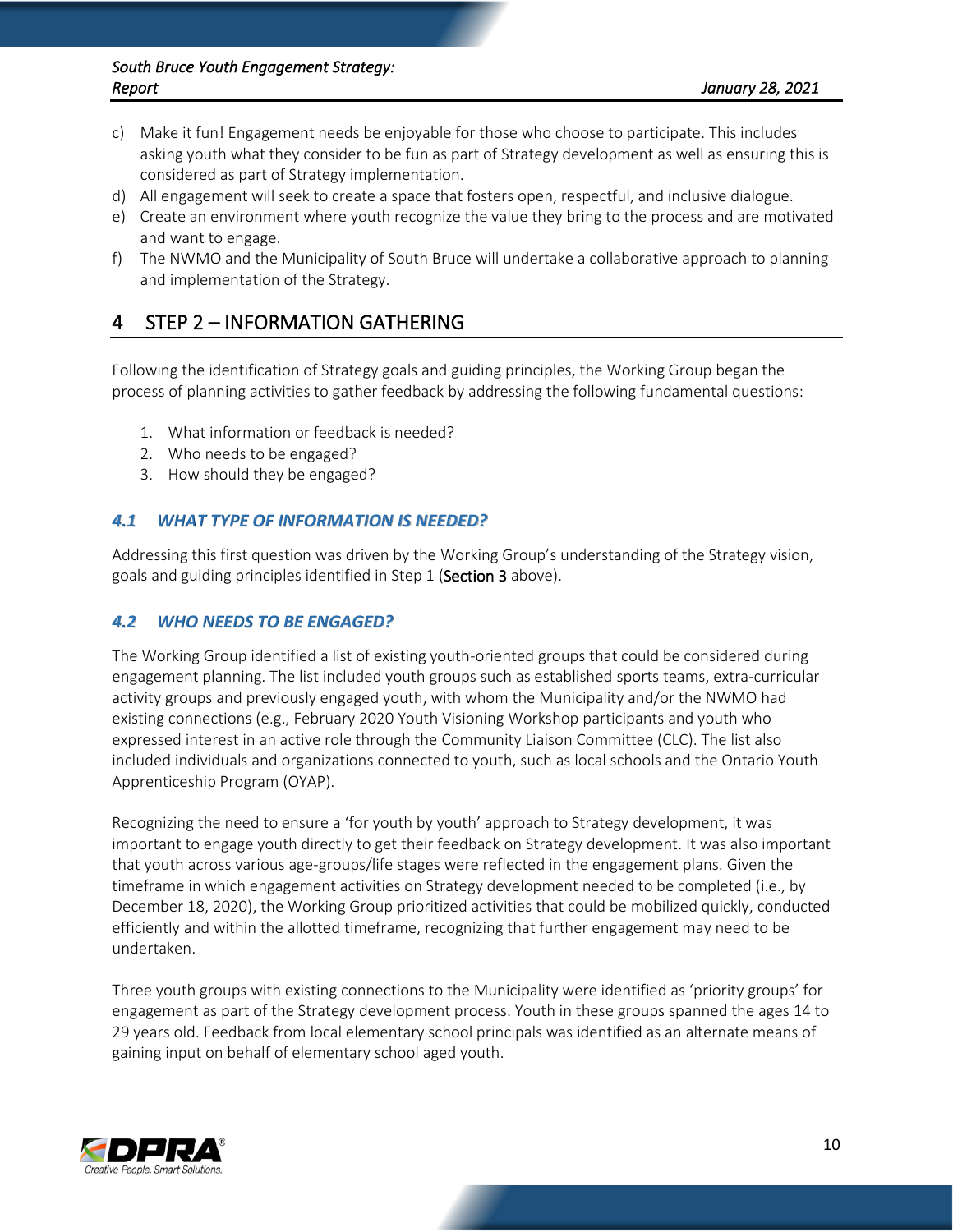# *4.3 HOW SHOULD THEY BE ENGAGED?*

Virtual workshops were selected as the best method for engagement with youth groups, and individual interviews were identified as the appropriate method for collecting feedback from local elementary school principals. All engagement activities were conducted between December 15 and 17, 2020 and the Municipality assumed responsibility for invitations and advertising of engagement activities, given the existing relationships with local elementary schools and youth in the community. Where contact information was available, invitations were sent directly to community youth and elementary school principals. An invitation to youth in the wider community was also shared/advertised on the Municipality's website and posted on their Facebook account.

## *4.4 ENGAGEMENT ACTIVITIES*

Three virtual workshops were held over Zoom with high school and post-secondary students on December 15 and 16, 2020, targeting different groups of youth within the community. The general aim of each workshop was to create an opportunity for an engaging dialogue among participants where they could share their thoughts and recommendations and provide the Working Group with valuable feedback that would inform development of the Strategy. The workshops included a short NWMO APM project youth presentation (provided in Appendix B).

Interviews (virtual meetings via Zoom and Microsoft Teams) were held with three local elementary school principals between December 16 and 17, 2020. The intent of these interviews was to collect feedback on student interests, priorities, and challenges; understand best practices/lessons learned from past engagements; and discuss the potential for future engagement opportunities with schools.

In addition to the targeted engagement, two other sources were included for the collection of feedback as part of the Strategy development process: 1) a discussion with a representative from the OYAP, to gain insight from their experience and inform the development and implementation of the Strategy; and 2) drawing on specific feedback received from participants at the February 2020 Youth Visioning Workshop which directly served to inform the Strategy.

Additional details on the virtual workshops, interviews with elementary school principals, and other information sources are provided in **Appendix C**.

#### *4.5 SUMMARY OF FEEDBACK RECEIVED THROUGH ENGAGEMENT ACTIVITIES*

By means of facilitated workshops and interview questions, feedback was sought from participants to specifically understand:

- How and when to engage youth
- Barriers and challenges to youth engagement
- How to make engagement 'fun' for youth
- Youth priorities
- Community values and connections
- How to create APM project awareness
- How to build APM project confidence
- How to maintain or improve community cohesion

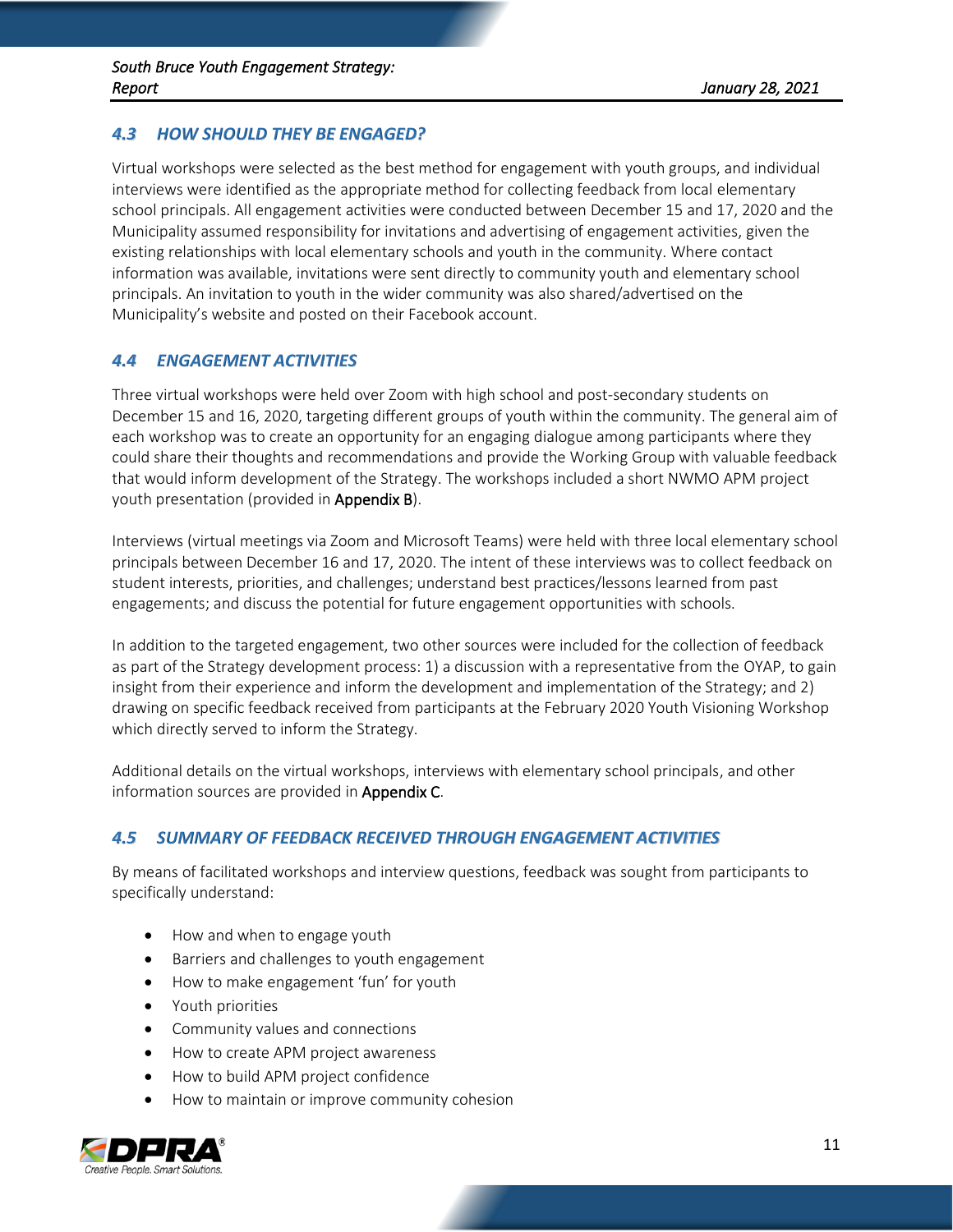- Youth retention
- Jobs and career interests

All feedback was documented and reviewed by the Working Group and directly informed the identification of key strategic actions for youth engagement, as detailed in Section 5. A summary of all feedback received and detailed feedback from the virtual workshops is provided in Appendix D.

# 5 STEP 3 – IDENTIFYING KEY STRATEGIC ACTIONS

On December 18, 2020, the Working Group reviewed feedback received from engagement activities discussed in Step 2 (Section 4, above). Strategy goals and guiding principles were also revisited in light of feedback received, and in some cases, edits were made to the goals and guiding principles to better reflect insights gained.

Following review of, and discussion on, the feedback received during the virtual workshops and interviews, the Working Group undertook a consensus-building activity to identify key strategic actions that address the vision and goals set out at the start of the Strategy development process. Results of this activity are shown in Figure 2, Table 1 and presented in Appendix E.

<span id="page-13-0"></span>

*Figure 2: Google Jamboard Consensus-Building Activity to Identify Key Strategic Actions*

The Working Group identified the following five key strategic actions, based on feedback received:

- 1. Develop a social media approach for youth engagement
- 2. Continue and build on project outreach through interested schools
- 3. Provide APM project information that is factual, clear, and easy to understand
- 4. Host and support family and community initiatives

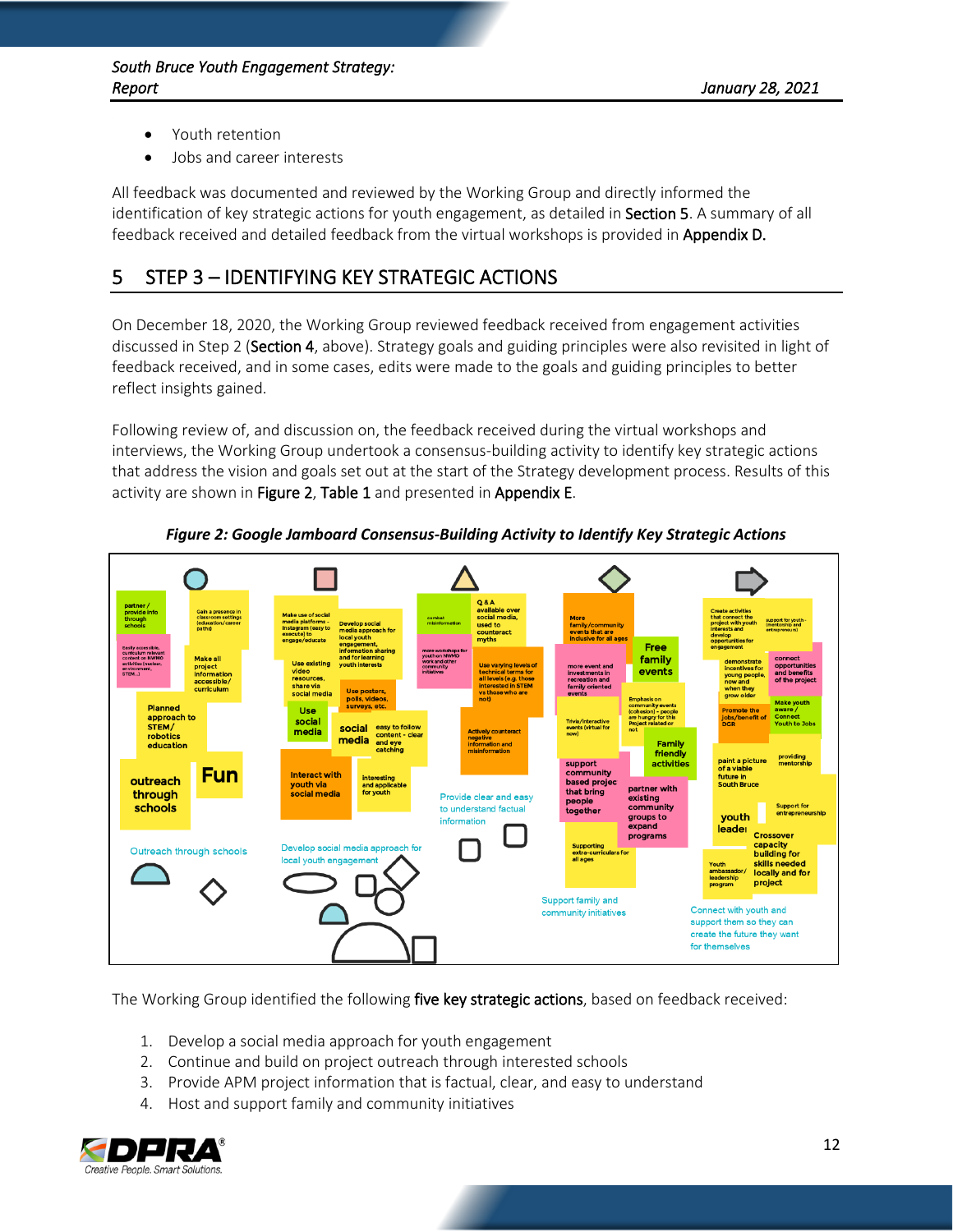5. Connect with youth and provide the support and information they need to create the future they want for themselves

Developing a social media approach for youth engagement, continuing project outreach through interested schools and providing APM project information and community related information that is factual, clear and easy to understand were noted as priorities during the December 18, 2020 workshop.

<span id="page-14-0"></span>

| Vision                                                                                               | Goals                                                                                                                                                                                                                                                                                                                                                                                                                  |                            | <b>Strategic Actions</b>                                                                                                                                                       |  |  |
|------------------------------------------------------------------------------------------------------|------------------------------------------------------------------------------------------------------------------------------------------------------------------------------------------------------------------------------------------------------------------------------------------------------------------------------------------------------------------------------------------------------------------------|----------------------------|--------------------------------------------------------------------------------------------------------------------------------------------------------------------------------|--|--|
| <b>Guiding Principles</b>                                                                            |                                                                                                                                                                                                                                                                                                                                                                                                                        |                            |                                                                                                                                                                                |  |  |
| To see youth<br>fully engaged,<br>informed, and<br>thriving in their<br>community of<br>South Bruce. | Fully Engaged Youth<br>Engage youth in a manner that is accessible, and<br>age/life-stage appropriate by understanding<br>how and when they want to be involved.<br>Employ a youth engagement process that is<br>$\bullet$<br>sustainable and accessible to the Municipality<br>even if the APM project does not move ahead.<br><b>Informed Youth</b>                                                                  | 1.<br>2 <sub>1</sub><br>3. | Develop a social<br>media approach for<br>youth engagement<br>Continue and build<br>on project outreach<br>through interested<br>schools<br>Provide APM<br>project information |  |  |
|                                                                                                      | Create awareness and understanding of the<br>NWMO/the APM project so youth can make<br>informed decisions about the APM project.<br>Create awareness of community opportunities<br>$\bullet$<br>and programs, not related to the APM project.<br>Youth Thriving in their Community                                                                                                                                     | 4.<br>5.                   | that is factual, clear,<br>and easy to<br>understand<br>Host and support<br>family and<br>community<br>initiatives                                                             |  |  |
|                                                                                                      | Foster youth well-being as it relates to youth<br>interactions with the project and community at<br>large, including livelihood, health, training and<br>skills, among other considerations.<br>Understand youth 'priorities' and address<br>$\bullet$<br>and/or support these priorities.<br>Retain youth by understanding how best to<br>$\bullet$<br>engage them over time so they will remain in<br>the community. |                            | Connect with youth<br>and provide the<br>support and<br>information they<br>need to create the<br>future they want for<br>themselves                                           |  |  |

| <b>Table 1: Key Strategic Actions for Youth Engagement</b> |  |
|------------------------------------------------------------|--|
|------------------------------------------------------------|--|

# *5.1 EXAMPLE ACTIVITIES AND CONSIDERATIONS*

Table 2 below provides example activities and considerations for each of the key strategic actions identified. Each activity is associated with varying level of effort and budget requirements. Consideration should be given to the 'sequencing' of activities to leverage efficiencies where possible (e.g., elements of content development associated with key strategic action #3 that will feed into key strategic actions #1 and #2). It is also recognized that some activities could be led by the NWMO and others by the Municipality and/or a combination of both.

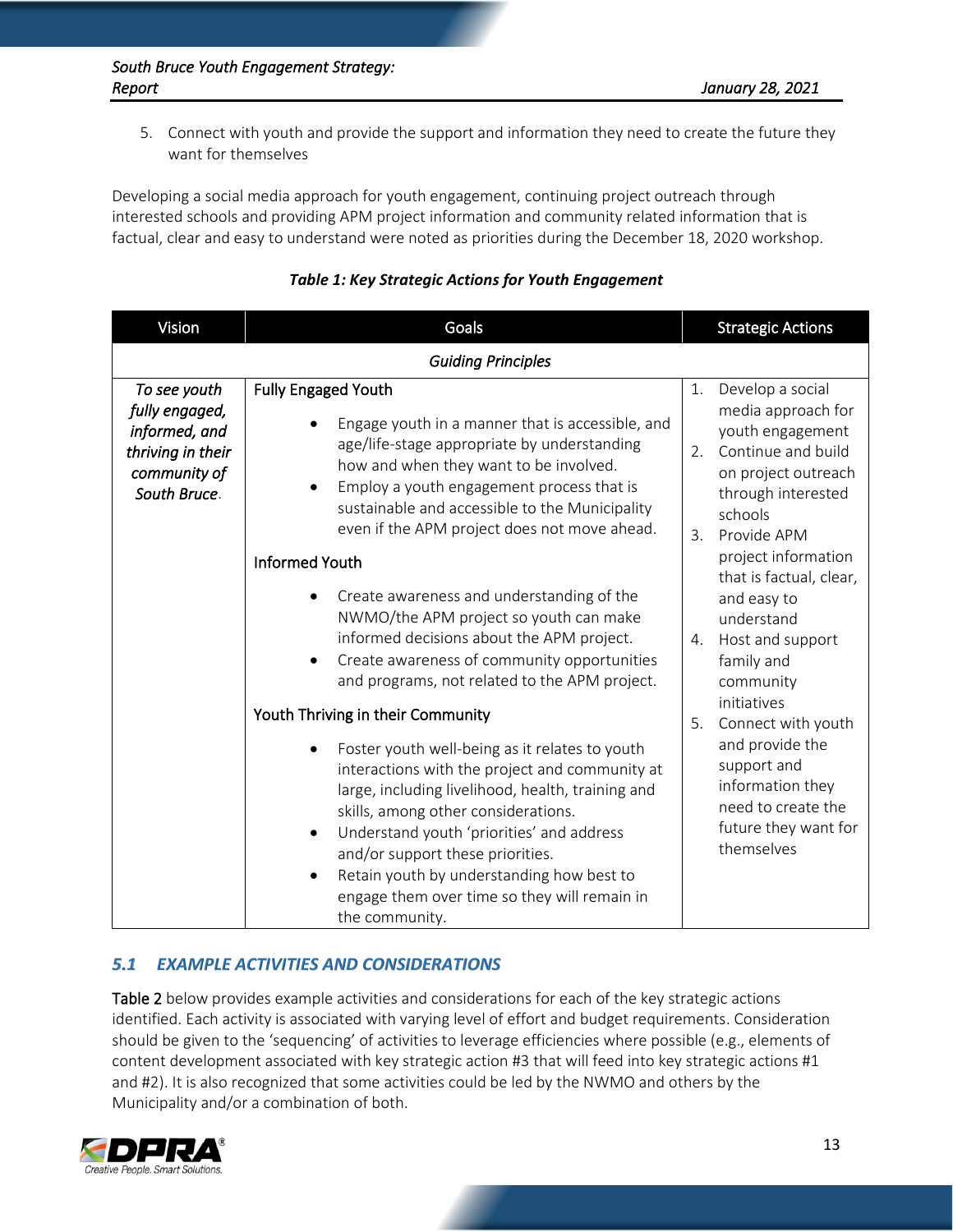<span id="page-15-0"></span>

| Key Strategic Actions                                                                               | <b>Example Activities</b>                                                                                                                                                                                                                                                                                                                                                                                                                                                            | Considerations                                                                                                                                                                                                                                                                                                                                                                                                                                                                                                           |
|-----------------------------------------------------------------------------------------------------|--------------------------------------------------------------------------------------------------------------------------------------------------------------------------------------------------------------------------------------------------------------------------------------------------------------------------------------------------------------------------------------------------------------------------------------------------------------------------------------|--------------------------------------------------------------------------------------------------------------------------------------------------------------------------------------------------------------------------------------------------------------------------------------------------------------------------------------------------------------------------------------------------------------------------------------------------------------------------------------------------------------------------|
| Develop a social<br>1.<br>media approach<br>for youth<br>engagement                                 | Initiate youth focused social<br>$\bullet$<br>media campaign for:<br>Awareness, content, and<br>$\circ$<br>project information<br>sharing<br>Advertising/invitations<br>$\circ$<br>for programs and events<br>Project milestone<br>$\circ$<br>updates<br>Collecting feedback and<br>$\circ$<br>opinions                                                                                                                                                                              | Short- and long-term social media<br>$\bullet$<br>outreach and planning<br>Municipality of South<br>$\circ$<br>Bruce and NWMO specific<br>campaigns with<br>collaborative/shared<br>elements<br>On-going maintenance<br>$\circ$<br>and monitoring required<br>Videos, polls, surveys, and contests<br>$\bullet$<br>Targeted YouTube videos for<br>$\bullet$<br>different age groups/life stages<br>Instagram, TikTok, Facebook, etc.<br>$\bullet$                                                                        |
| 2.<br>Continue and<br>build on project<br>outreach<br>through<br>interested<br>schools              | Age-specific in school workshops<br>$\bullet$<br>and presentations<br>Teacher presentations and<br>$\bullet$<br>information sessions<br>Board and trustee presentations<br>$\bullet$<br>and information sessions<br>Student champions<br>٠<br>Fairs and events (host,<br>$\bullet$<br>participate, etc.)<br>High school co-op opportunities<br>$\bullet$<br>(with NWMO and Municipality of<br>South Bruce)<br>Curriculum development for<br>$\bullet$<br>different grades/age groups | Customize for age groups (JK/SK,<br>$\bullet$<br>1-3, 4-6, 7-8, 9-12, post-<br>secondary)<br>Plan for different learning styles<br>$\bullet$<br>(e.g., visual, tactile, auditory, etc.)<br>and abilities (physical and<br>intellectual)<br>Games and polling (e.g., Kahoot!<br>$\bullet$<br>and Mentimeter)<br>STEM and robotics programs<br>$\bullet$<br>Schedule during school hours (e.g.,<br>$\bullet$<br>at recess, over lunch, in-class, etc.)                                                                     |
| Provide APM<br>3.<br>project<br>information that<br>is factual, clear,<br>and easy to<br>understand | Develop youth-focused questions<br>$\bullet$<br>and answers on various topics<br>related to the APM project<br>shared through:<br>Info sessions<br>$\circ$<br>Newsletters<br>$\circ$<br>Websites<br>$\circ$<br>Social media<br>$\circ$<br>Activity would directly inform/provide<br>content for key strategic actions 1<br>and 2                                                                                                                                                     | Identify misinformation and<br>$\bullet$<br>provide specific factual, clear, and<br>easy to understand responses<br>Customize for age groups (JK/SK,<br>$\bullet$<br>1-3, 4-6, 7-8, 9-12, post-<br>secondary)<br>Plan for different learning styles<br>$\bullet$<br>(e.g., visual, tactile, auditory, etc.)<br>and abilities (physical and<br>intellectual)<br>Use a café/young leader meeting<br>$\bullet$<br>template. Include time for<br>presentations and Q&A sessions at<br>a monthly gathering of young<br>people |

|  | Table 2: Example Activities and Considerations for Key Strategic Actions |
|--|--------------------------------------------------------------------------|
|--|--------------------------------------------------------------------------|

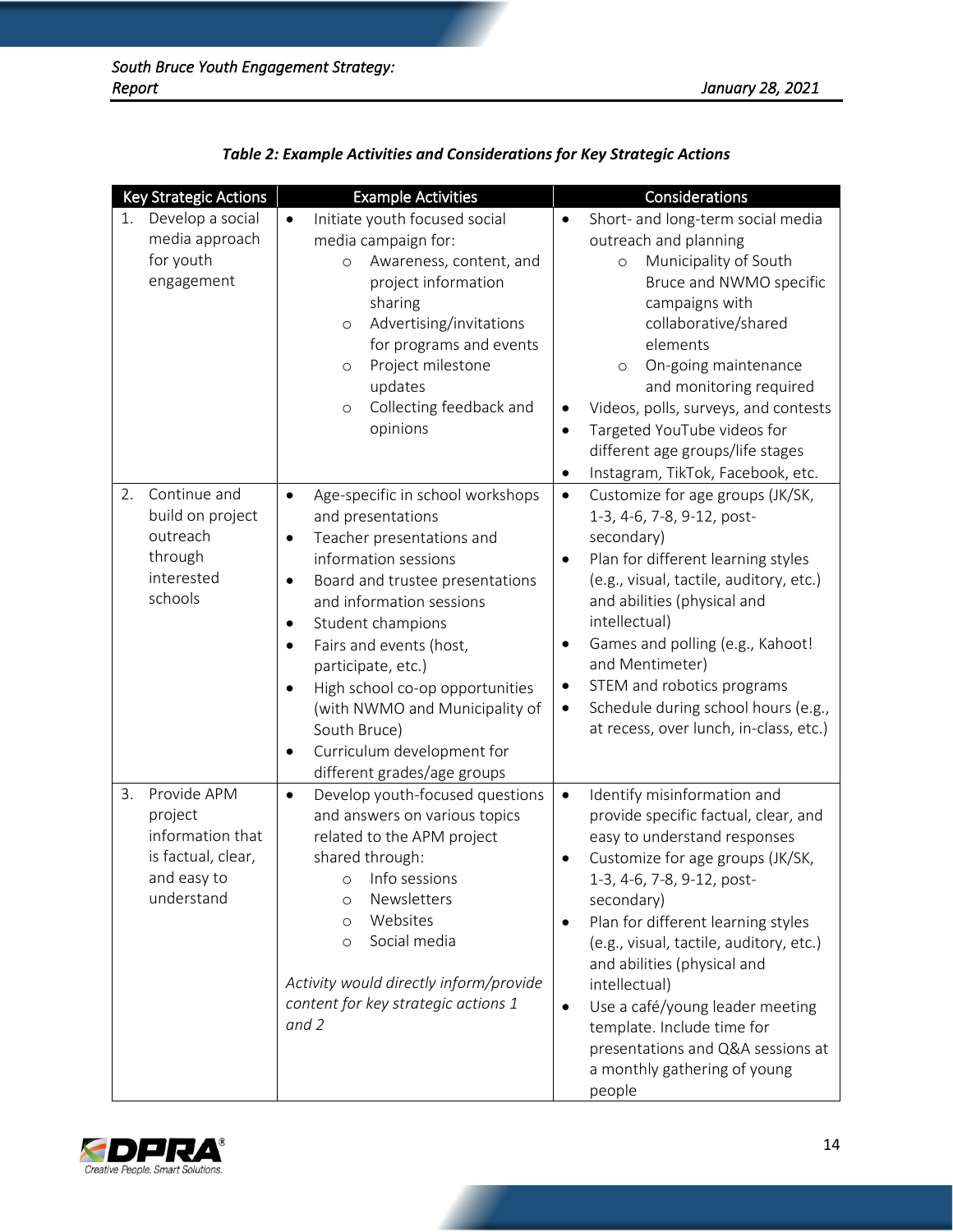|    | <b>Key Strategic Actions</b>                                                                                                               |                                     | <b>Example Activities</b>                                                                                                                                                                                                                                                                                                                                                                                                                                                   |                                     | Considerations                                                                                                                                                                                                                                                                                                     |
|----|--------------------------------------------------------------------------------------------------------------------------------------------|-------------------------------------|-----------------------------------------------------------------------------------------------------------------------------------------------------------------------------------------------------------------------------------------------------------------------------------------------------------------------------------------------------------------------------------------------------------------------------------------------------------------------------|-------------------------------------|--------------------------------------------------------------------------------------------------------------------------------------------------------------------------------------------------------------------------------------------------------------------------------------------------------------------|
| 4. | Host and support<br>family and<br>community<br>initiatives                                                                                 | $\bullet$                           | Understand youth needs and<br>gaps in currently available<br>events, programs, and initiatives<br>Host community events<br>O<br>and programs<br>Connect with existing<br>$\circ$<br>community groups and<br>seek opportunities to<br>partner/sponsor<br>Participate at existing<br>$\circ$<br>community events,<br>programs, and initiatives                                                                                                                                | $\bullet$<br>$\bullet$<br>$\bullet$ | Free<br>Benefits for participation beyond<br>incentives (i.e., builds skills,<br>knowledge, etc.)<br>Family-oriented (particularly for<br>younger age groups)<br>Sports and extra-curricular<br>activities have been highlighted by<br>youth and educators as an<br>effective mechanism to encourage<br>engagement |
| 5. | Connect with<br>youth and<br>provide the<br>support and<br>information they<br>need to create<br>the future they<br>want for<br>themselves | $\bullet$<br>$\bullet$<br>$\bullet$ | Establish a youth engagement<br>working group<br>Focus on APM project<br>$\circ$<br>Youth project ambassadors to<br>promote learning about the<br>project<br>Identify and communicate<br>project (and/or municipal)<br>related job, skills and training<br>opportunities<br>Develop a mentorship<br>$\circ$<br>program to connect youth to<br>job and training<br>opportunities<br>Provide information to<br>$\circ$<br>schools (e.g., teachers and<br>guidance counsellor) | $\bullet$<br>٠                      | Youth ambassadors from different<br>age groups/life-stages<br>Provide easy to understand job<br>and training descriptions                                                                                                                                                                                          |

# 6 NEXT STEPS

Planning and implementation of the Strategy in 2021 will be done collaboratively by the Municipality and the NWMO, and will be informed by ongoing input from youth. Subsequent youth engagement planning will need to include the preparation of plans for specific initiatives. Youth engagement planning should also identify how youth voices will inform and be reflected in ongoing planning and implementation, including mechanisms for reporting back to youth on how their input has been considered and has informed the APM project planning process.